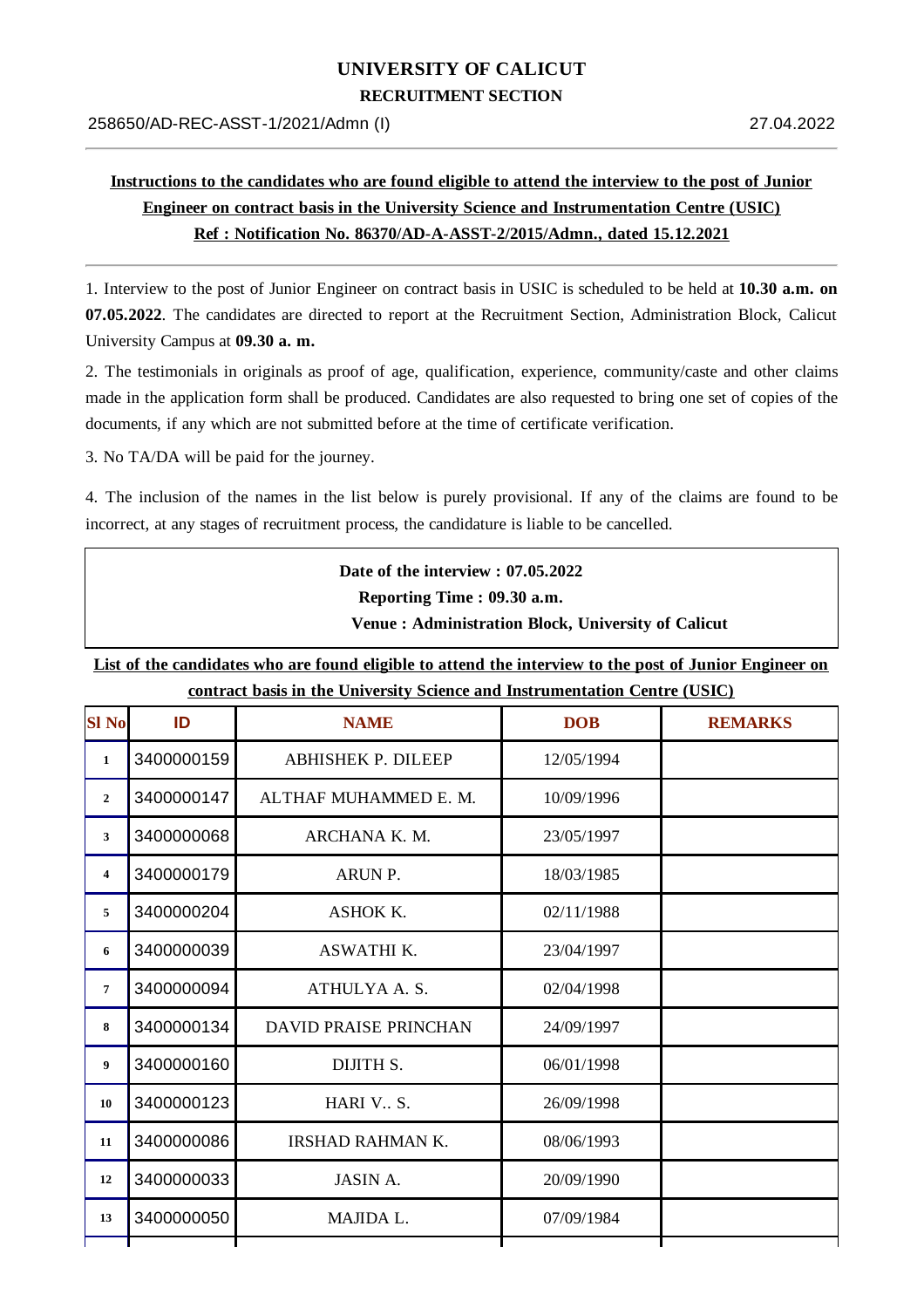| 14 | 3400000168 | MUNEER K. P.              | 12/03/1988 |                                                                                |
|----|------------|---------------------------|------------|--------------------------------------------------------------------------------|
| 15 | 3400000018 | <b>NOUFAN FARIS M.</b>    | 01/12/1998 |                                                                                |
| 16 | 3400000192 | RAJESH UNNIKRISHNAN T. P. | 22/10/1993 |                                                                                |
| 17 | 3400000064 | SAHLAK.                   | 22/05/1991 |                                                                                |
| 18 | 3400000209 | SAJEESH P.                | 07/09/1989 |                                                                                |
| 19 | 3400000201 | <b>SHAMEER KEELAILLAM</b> | 24/02/1992 |                                                                                |
| 20 | 3400000153 | SHAMLA K. P.              | 20/11/1992 |                                                                                |
| 21 | 3400000229 | SHARAN MOHAN M.           | 19/02/1993 |                                                                                |
| 22 | 3400000089 | SHINSHAK.                 | 28/05/1995 |                                                                                |
| 23 | 3400000066 | VAISHNAVI T. A.           | 09/11/1993 |                                                                                |
| 24 | 3400000071 | AJESH P.K.                | 12/04/1982 | Eligible subject to the<br>final decision of the<br><b>Selection Committee</b> |
| 25 | 3400000225 | <b>ADHUL S. V</b>         | 20/04/1992 |                                                                                |
| 26 | 3400000087 | <b>AJISH T</b>            | 26/11/1994 |                                                                                |
| 27 | 3400000124 | AMAL V.K.                 | 05/04/1995 |                                                                                |
| 28 | 3400000198 | ANAND T. N.               | 29/04/1993 |                                                                                |
| 29 | 3400000096 | ANCHU S.                  | 28/01/1997 |                                                                                |
| 30 | 3400000173 | ANUSHA P.                 | 30/04/1992 |                                                                                |
| 31 | 3400000164 | ASWANI ASHOK M.           | 25/05/1991 |                                                                                |
| 32 | 3400000129 | DHILSHA DAYANAND I. M.    | 13/01/1995 |                                                                                |
| 33 | 3400000125 | <b>GANGA S. KUMAR</b>     | 10/12/1998 |                                                                                |
| 34 | 3400000061 | HARIKRISHNAN M. U.        | 02/04/1993 |                                                                                |
| 35 | 3400000207 | HARITHA U. G.             | 03/03/1996 |                                                                                |
| 36 | 3400000172 | INDU M.                   | 05/07/1991 |                                                                                |
| 37 | 3400000097 | KAVYA VENUGOPALAN         | 11/05/1996 |                                                                                |
| 38 | 3400000200 | KEERTHY MURALEEDHARAN     | 22/10/1994 |                                                                                |
| 39 | 3400000189 | <b>KIRAN FRANCIS</b>      | 28/01/1994 |                                                                                |
| 40 | 3400000103 | LIYAK.                    | 07/07/1994 |                                                                                |
| 41 | 3400000025 | MANULAL V.                | 26/01/1990 |                                                                                |
| 42 | 3400000021 | PRAVEEN V P               | 09/02/1995 |                                                                                |
| 43 | 3400000060 | <b>RAHUL RAJ</b>          | 05/08/1992 |                                                                                |
| 44 | 3400000046 | RESHMA P.                 | 22/10/1993 |                                                                                |